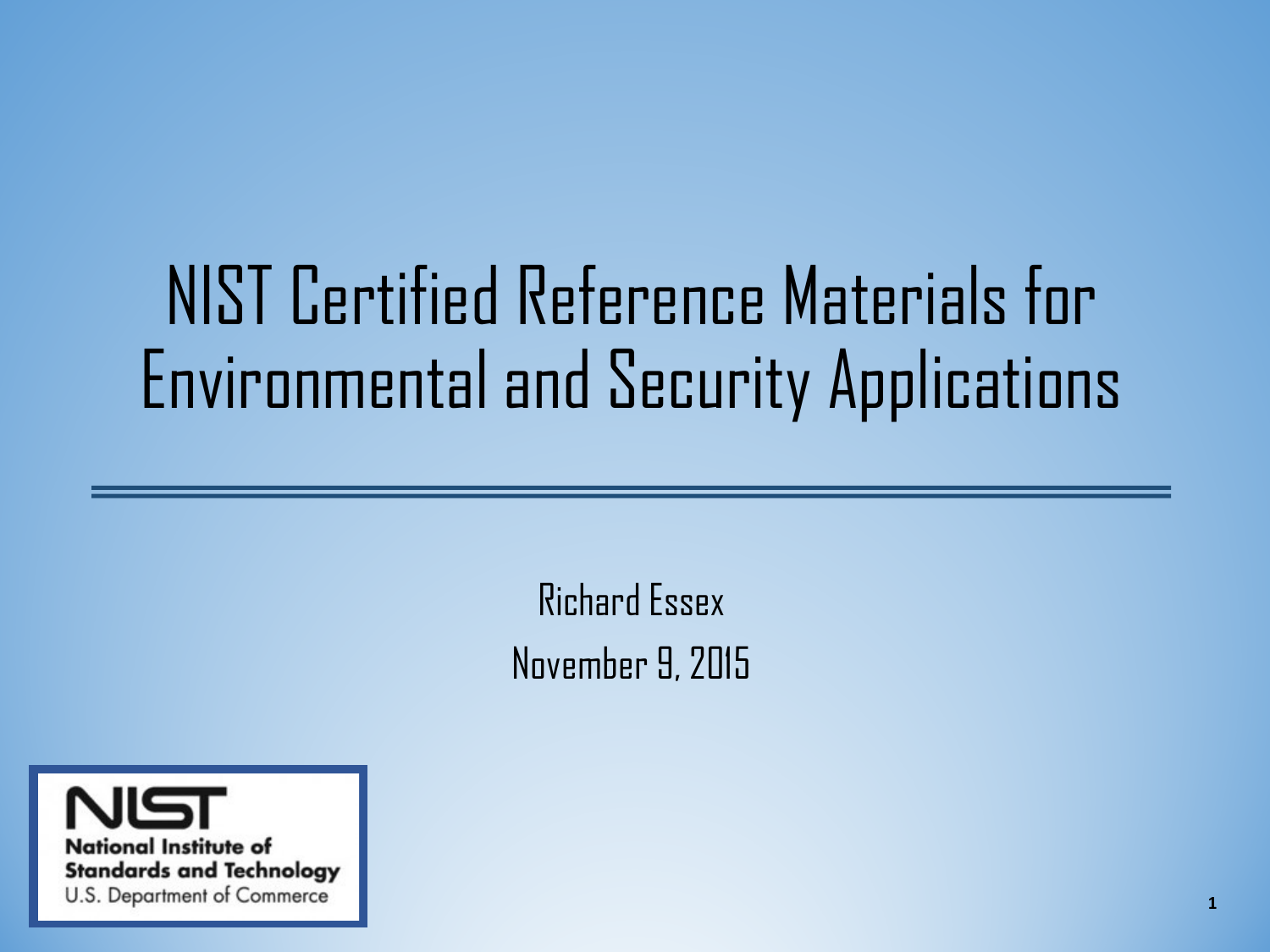#### National Institute of Standards and Technology

- NBS (1901): National Bureau of Standards was established as a non-regulatory federal agency within the U.S. Department of Commerce. **Name changed to NIST- 1988.**
- Mission… to promote U.S. innovation and industrial competitiveness by advancing measurement science, standards, and technology in ways that enhance economic security and improve our quality of life.

B. Gardner

- Primary Campuses in Gaithersburg, MD and Boulder, Co
- ~ 3,000 employees, 2,800 associates and facilities users, & 1,600 field staff in partner organizations.
- Impact: Facilitates trade and fair commerce, Improves public safety and security, Advances manufacturing and services, Improves quality, ensures uniformity.

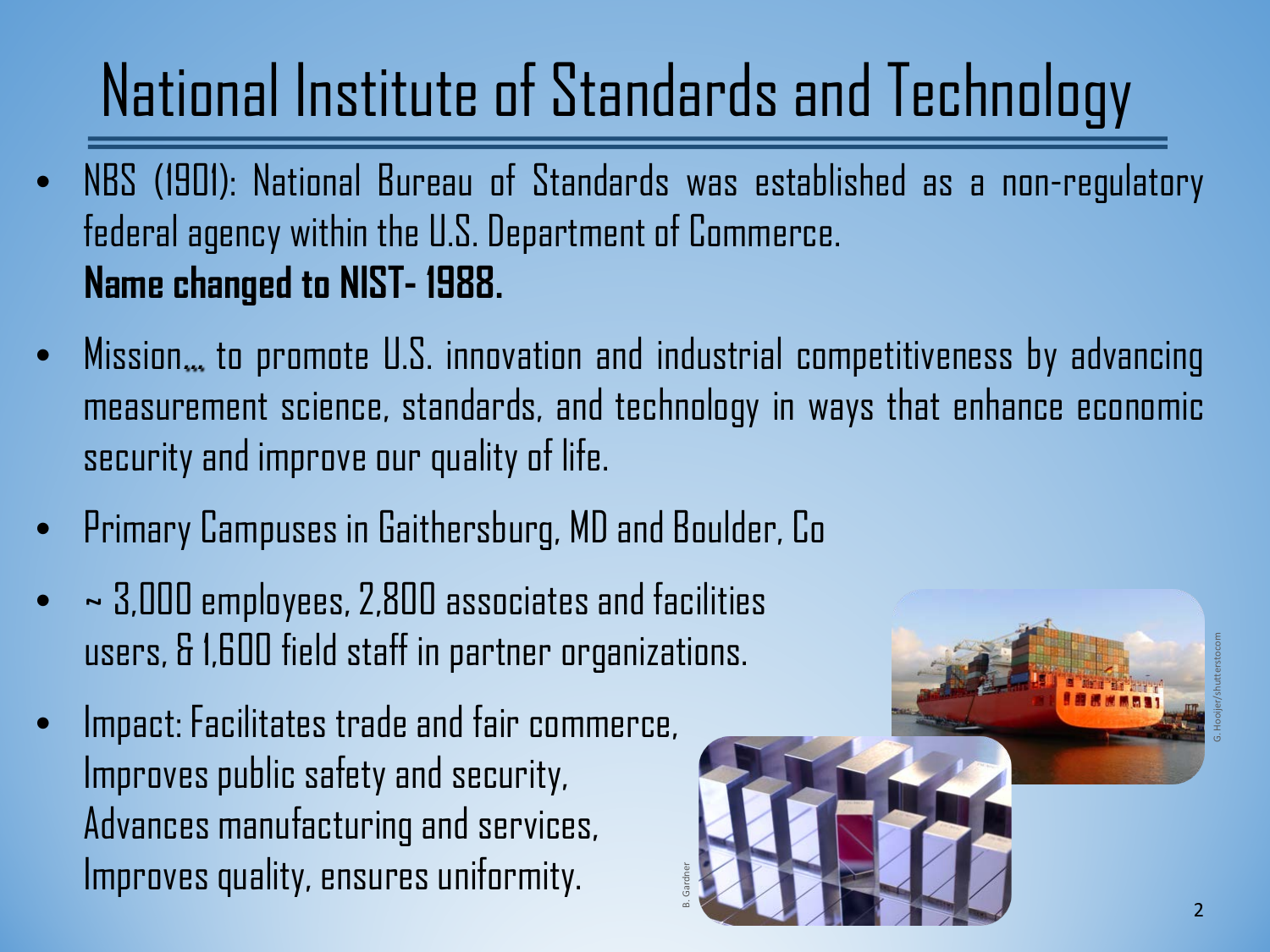# NIST Organization

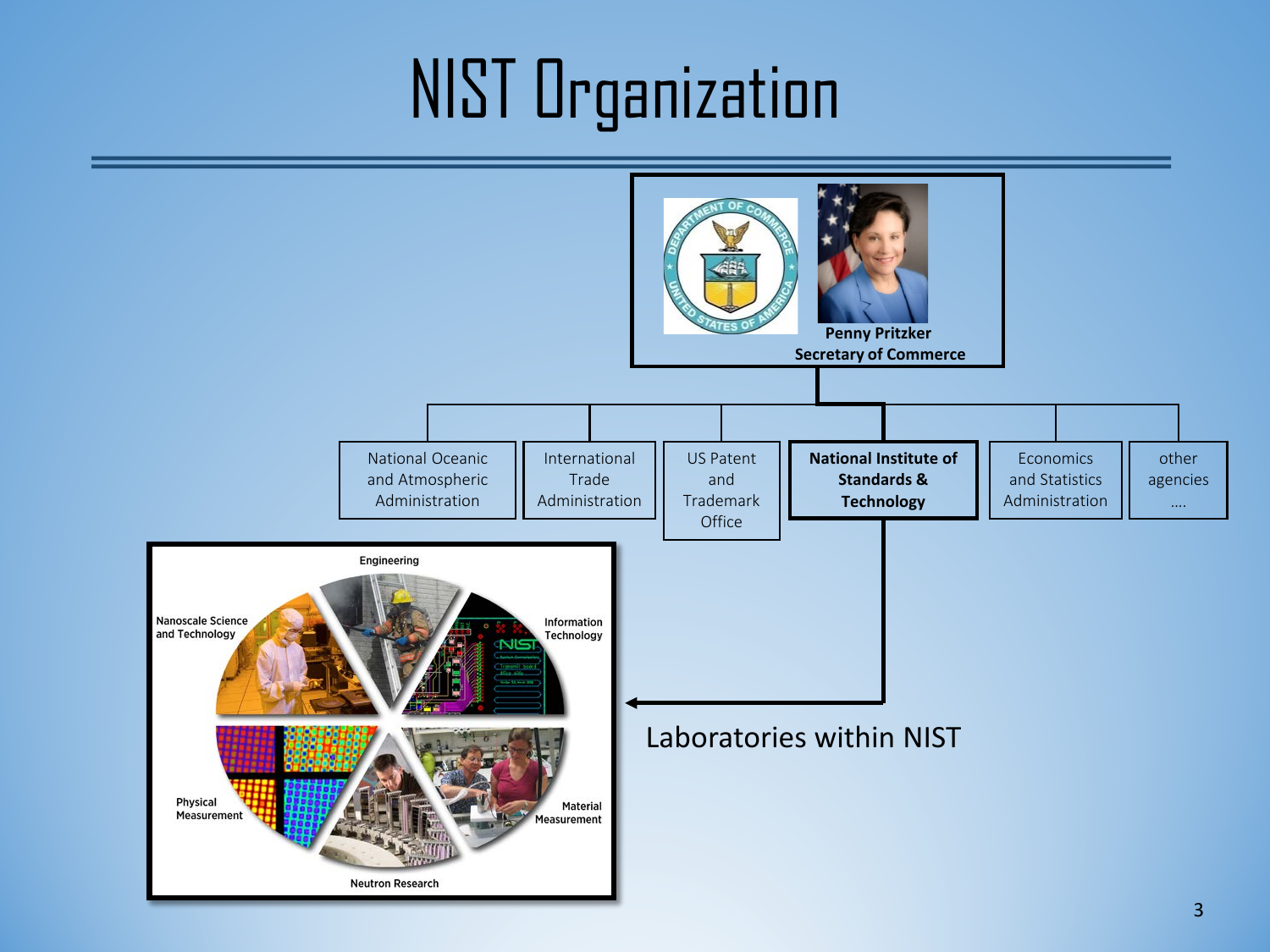# NIST Products and Services

- Measurement Research
- Standard Reference Data
- Calibration Tests
- Laboratory Accreditation
- Standard Reference Materials and Reference materials
	- $\sim$  1,300 products available
	- ~ 31,000 units sold per year

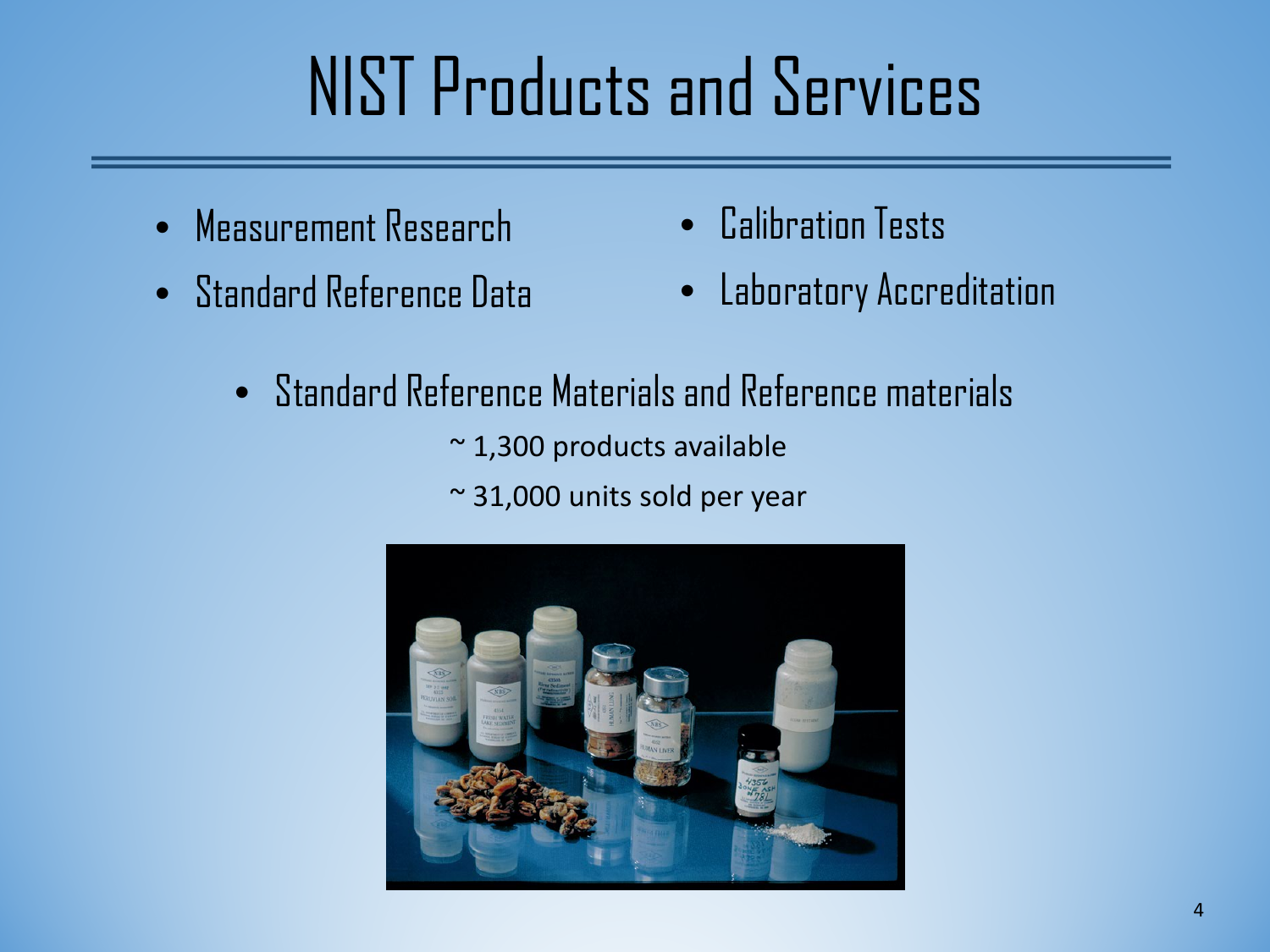# Reference Materials

#### • Reference Material

"material, sufficiently homogeneous and stable with reference to specified properties, which has been established to be fit for its intended use in measurement or in examination of nominal properties" JCGM 200:2012

#### • Certified Reference Material

"reference material, accompanied by documentation issued by an authoritative body and providing one or more specified property values with associated uncertainties and traceabilities, using valid procedures." JCGM 200:2012

- Standard Reference Materials®
	- NIST Trade-marked name.
	- NIST-specific rigorous requirements for production and certification.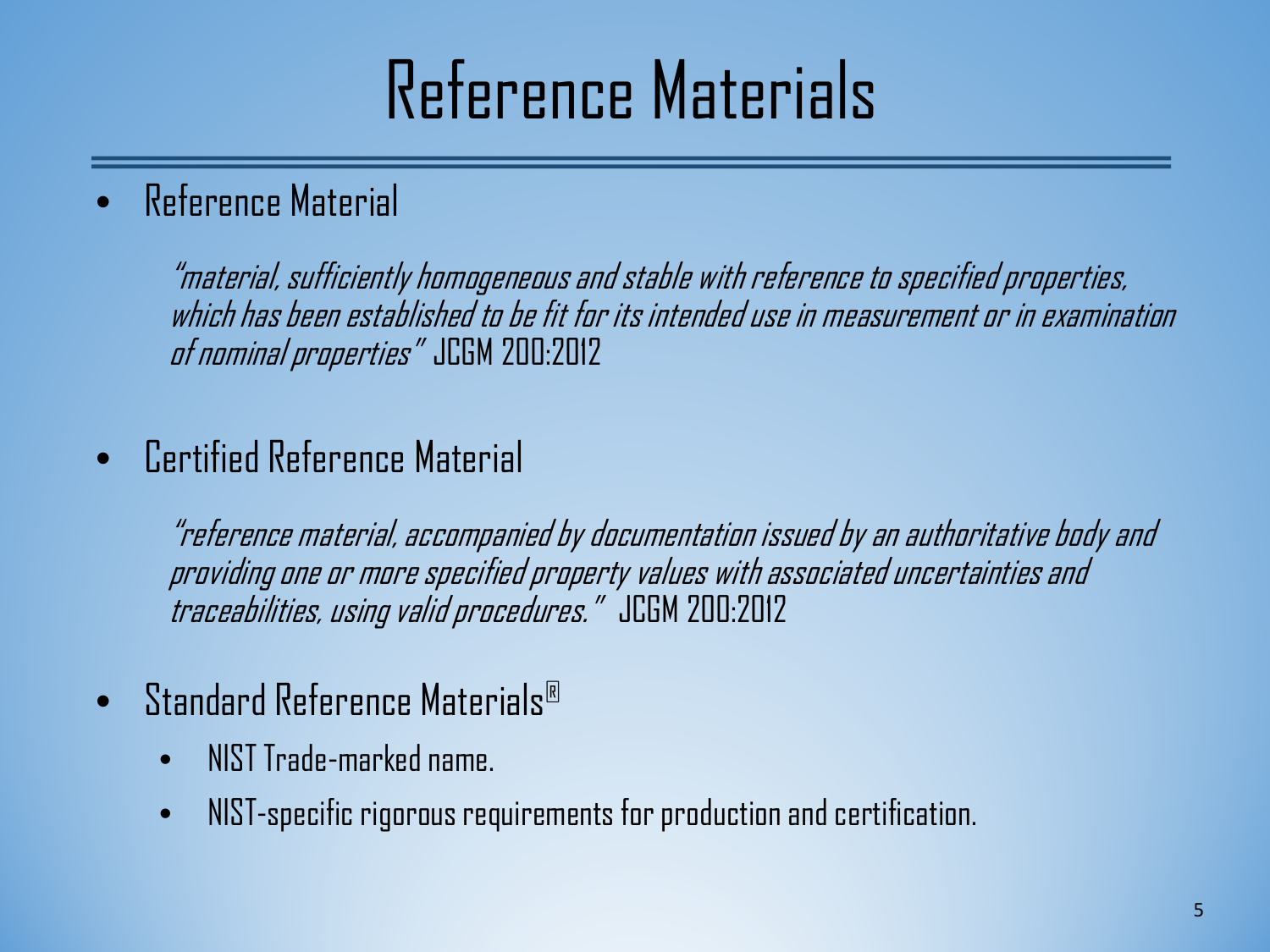# Reference Materials

#### Primary Types of NIST Reference Materials

- Engineering Materials
	- Sizing, Hardness, Surface Finish, Nanomaterials, etc…
- Physical Properties
	- Ion Activity, Optical Properties, Electrical Properties…
	- Radioactive Solutions
	- Radiopharmaceutcicals
	- Radioactive Natural Matrix Materials
- Chemical Composition
	- Ferrous Metals, Nonferrous Metals, Organics, Inorganics, Cement…
	- Single Element Standard Solutions
	- Stable Isotopic Materials
	- Light Stable Isotopic Materials

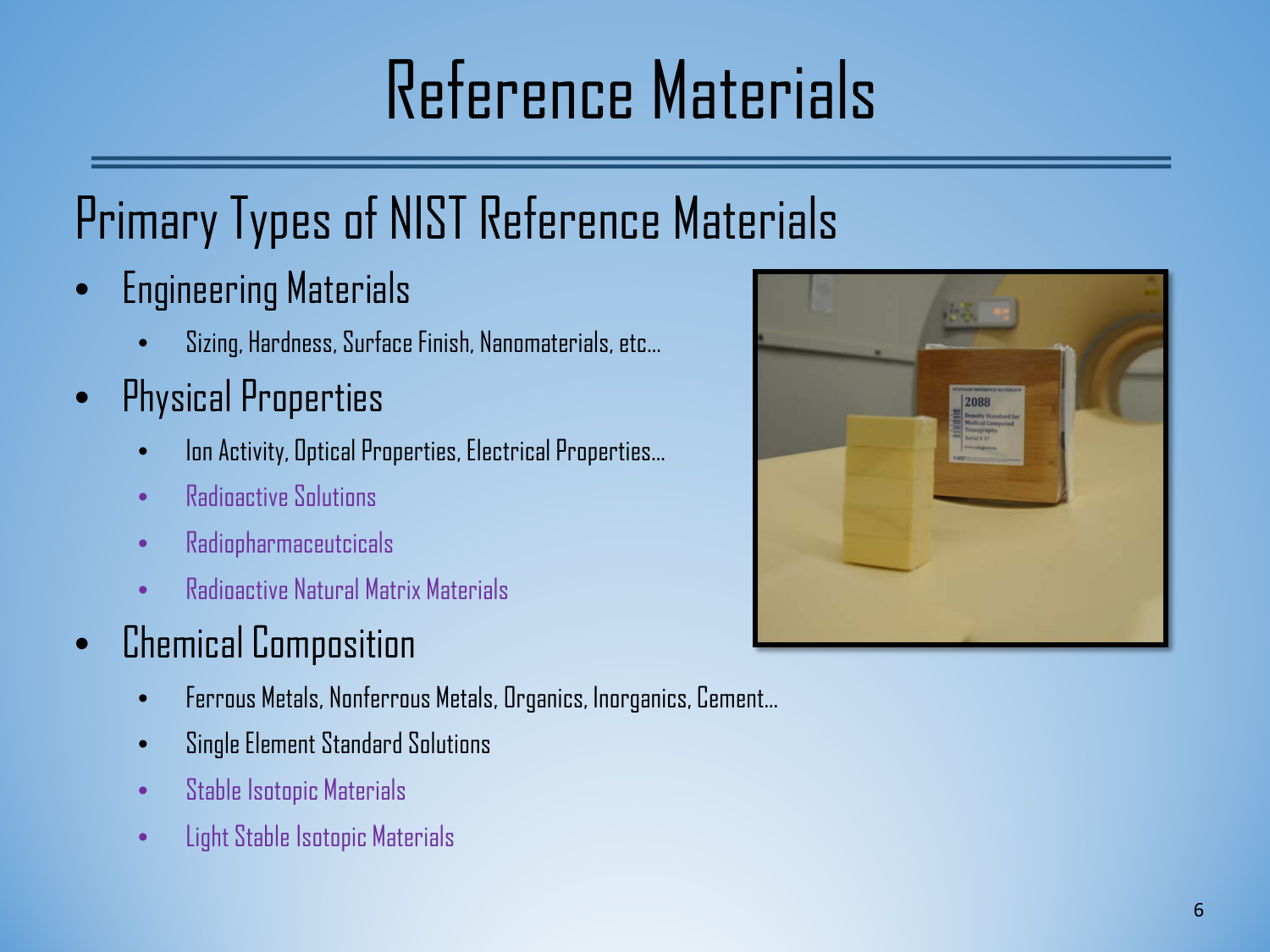# Radioactive Solutions

- 26 Standard Reference Materials (solutions)
- Certified for massic activity (Bq•g-1 ).
- Material include: H-3 (4026-E), Nickel-63 (4226D), Tc-99 (4288B), Am-241 (4322C), Pu-242 (4334I)…
- Primary uses include counting standards for instrument calibration, isotopic tracers for analyses of radioactive materials, and method development.

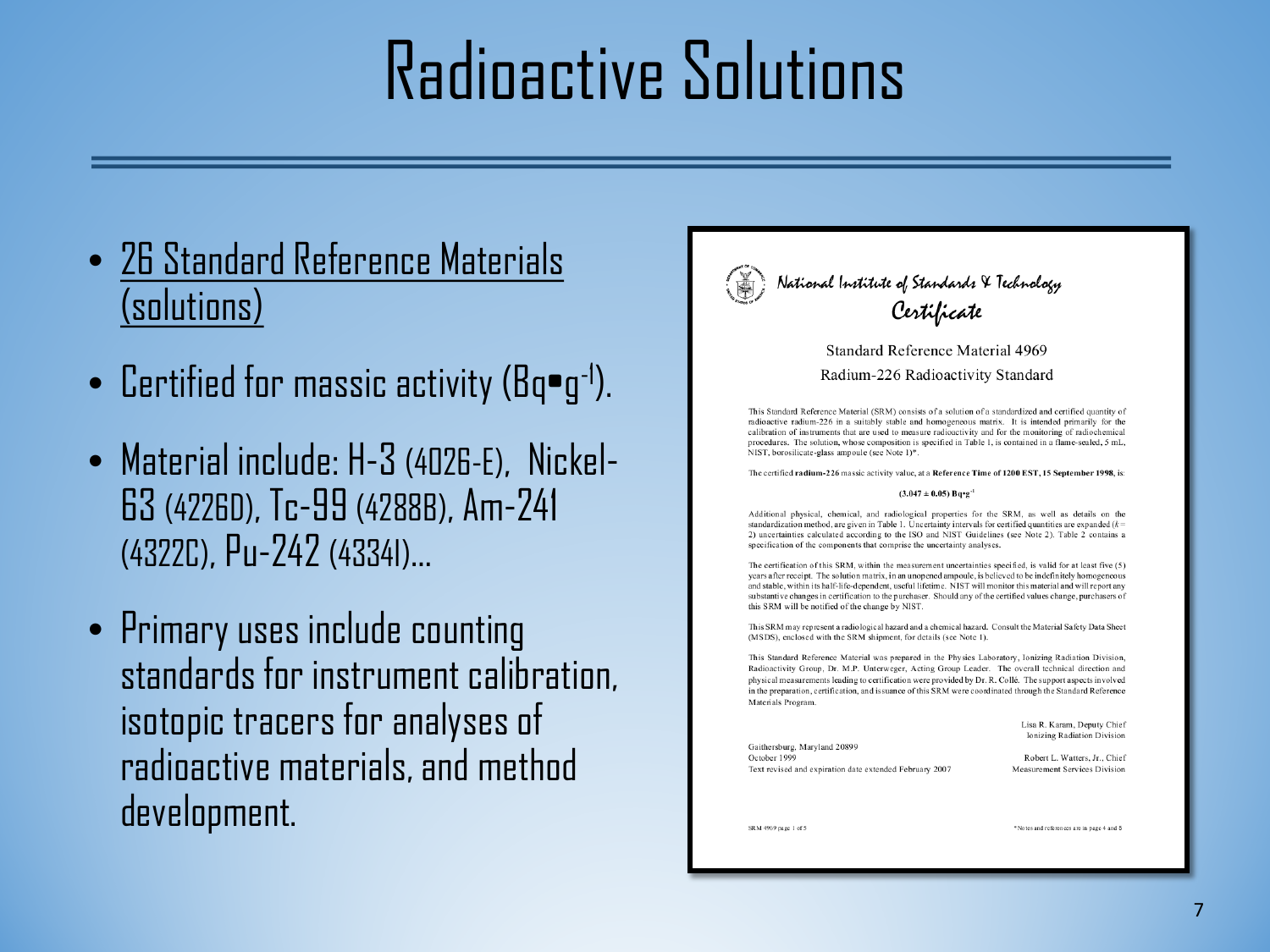# Radioactive Natural Matrix Materials

- 9 Standard Reference Materials (Powders)
- Mixed Isotopes certified for massic activity (Bq•g-1 ).

• Materials include: Human liver (4351, 4352), Lake Sediment (4354), Seaweed (4359)…



• Primary uses include measurement QC and analytical method devopment/validation.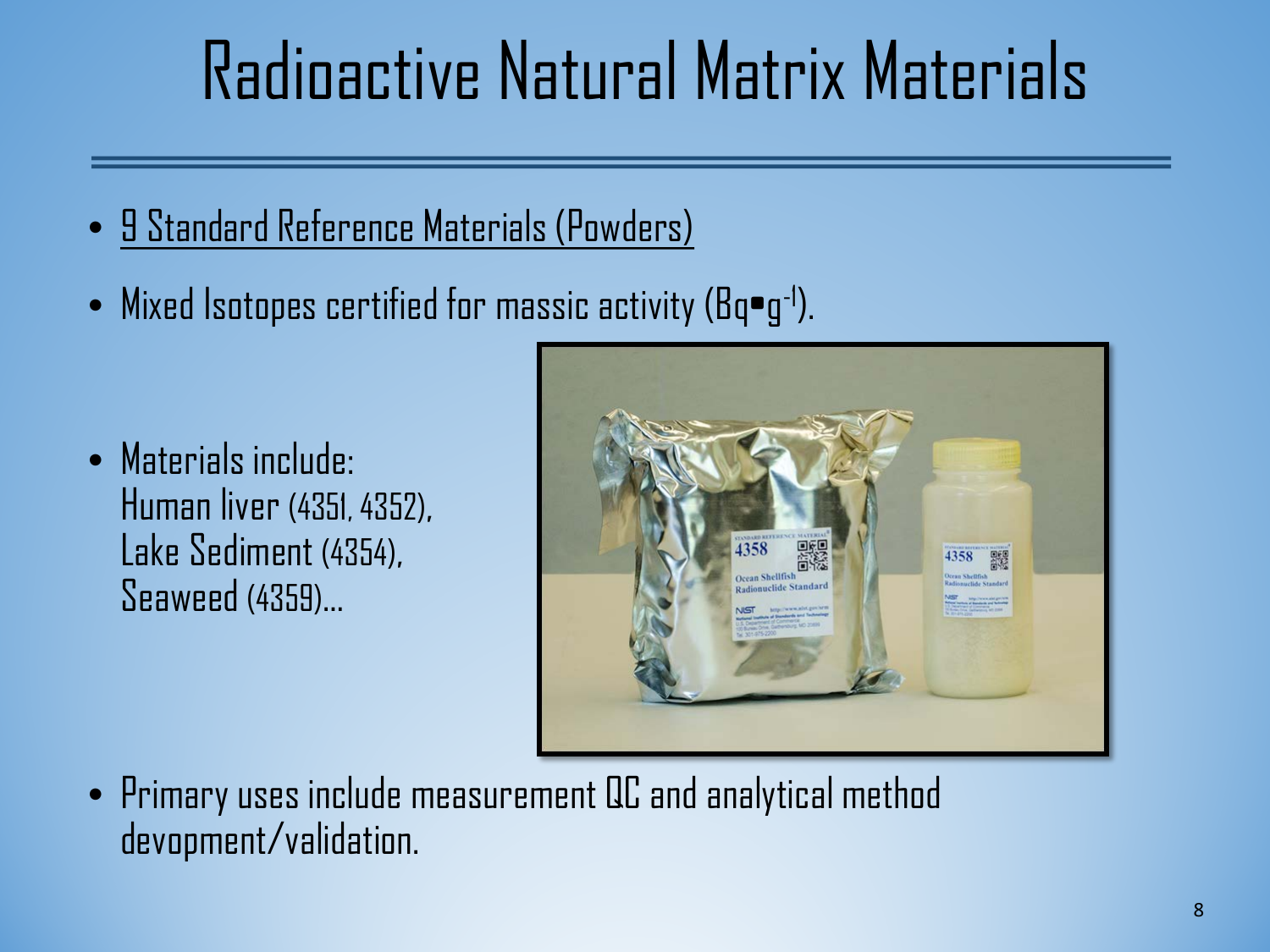# Radiopharmaceutical Materials

- ~9 Standard Reference Materials (gas and solution)
- These material are short lived and produced annually or on a limited basis. Accordingly, Many of these material are out of stock and there is a relatively short timeframe for ordering when they are available.
- $\bullet\,$  Certified for massic activity (Bq $\bullet$ g-1) or total activity (Bq $\bullet$ unit-1).
- Material include:, Y-90 (4427), I-131 (4401), Xe-133 (4415), Tl-201 (4404)…
- Primary uses include counting standards for instrument calibration, method development, and measurement QC.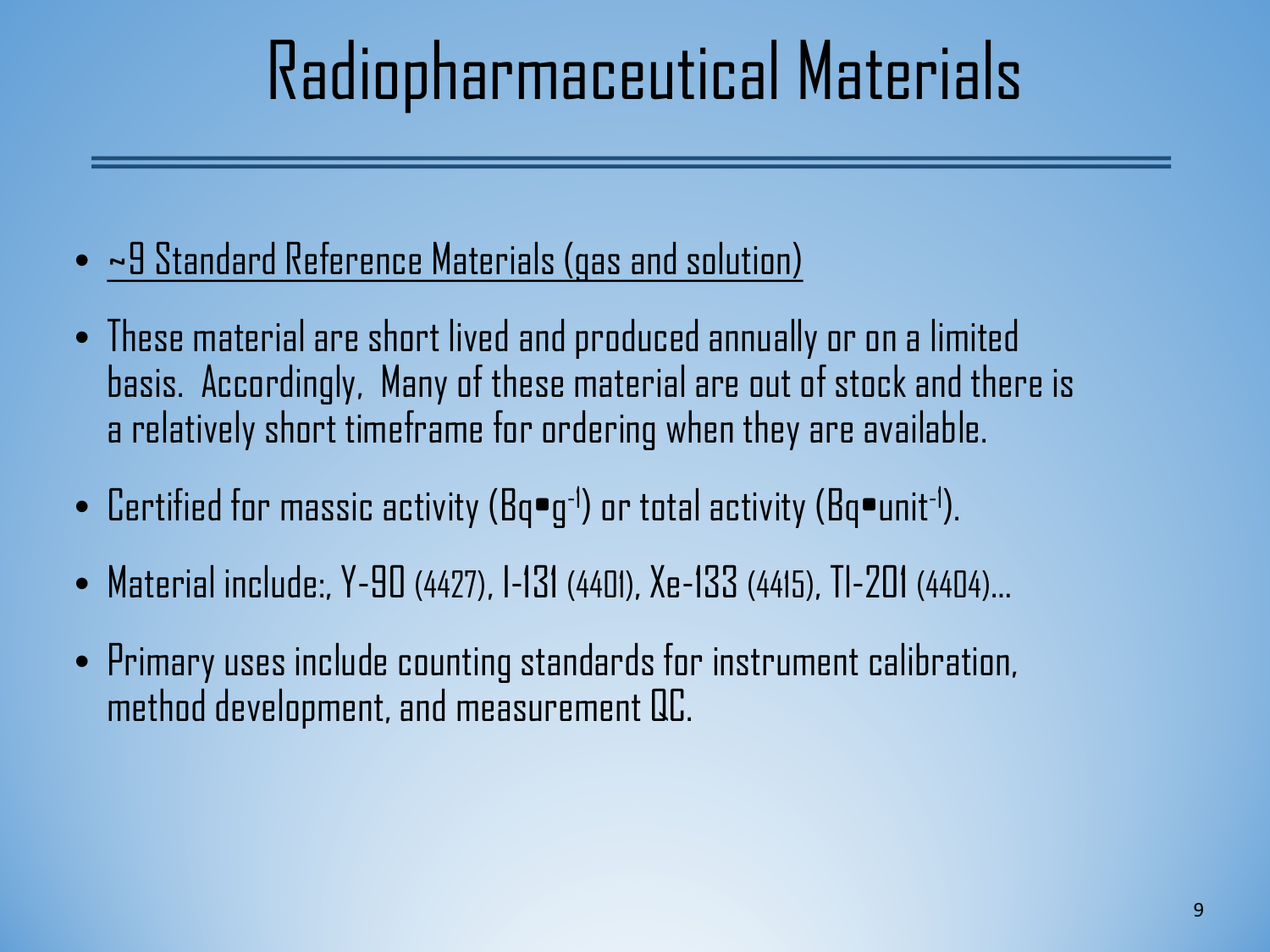# Isotopic Reference Materials

- 17 Stable Isotopic Standard Reference Materials (solids & solutions)
	- Certified for concentration (mols•g-1 ) and/or isotopic ratios.
	- Include: Boron (951a), Lead (982), Magnesium (980) , Rubidium (984), Strontium (987)...
- 27 Light Stable Isotopic Reference Materials (gas, liquid, solid)
	- Certified primarily for isotopic composition (∂ values).
	- Include: Carbon (8543), Nitrogen and Oxygen (8562, 8568, 8569), Sulfur (8556)...
- Primary uses include mass spectrometric calibration materials, method development, and tracers for isotopic analysis.